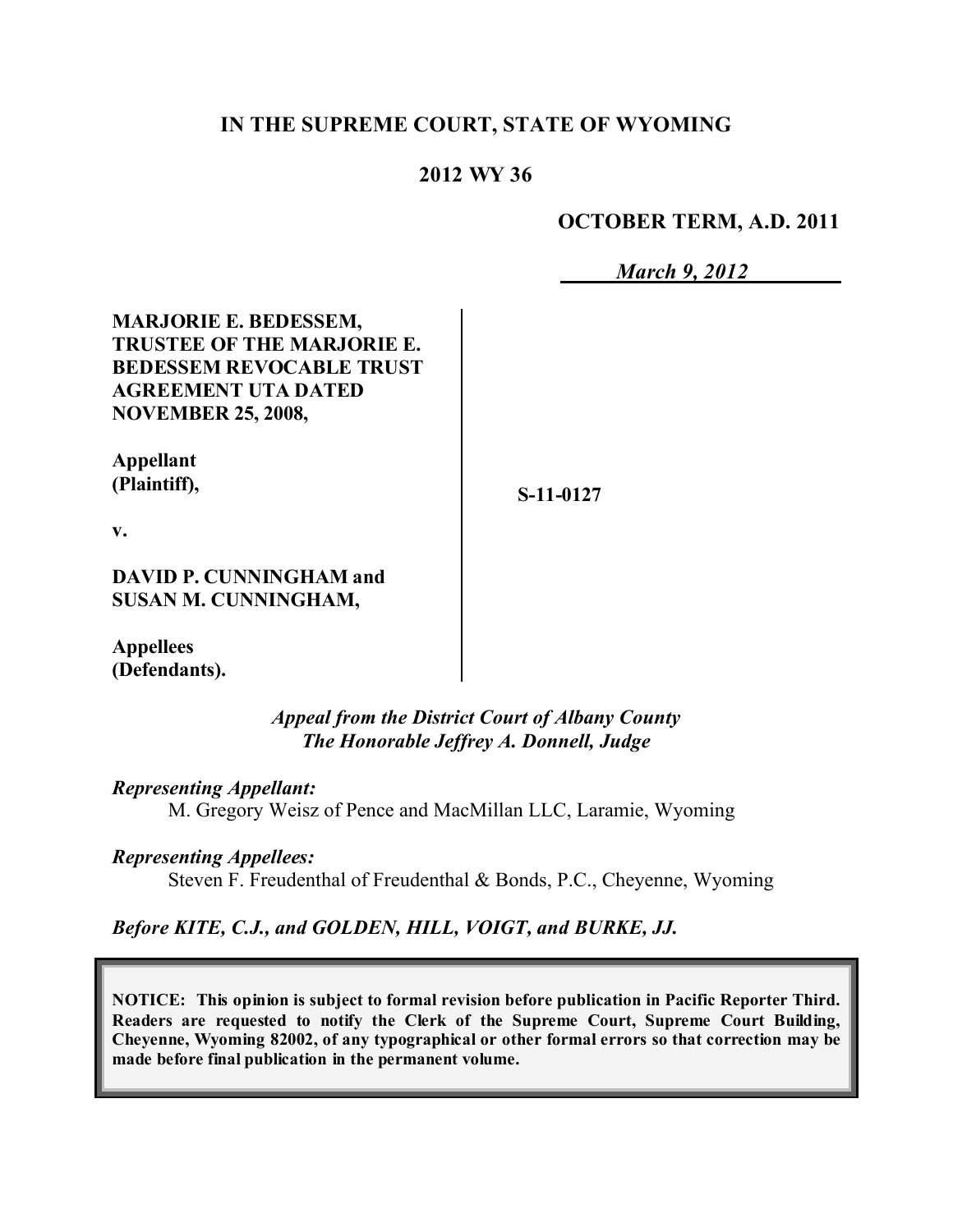## **GOLDEN**, Justice.

[¶1] Marjorie Bedessem (Bedessem), as trustee of her revocable trust, filed a complaint against David and Susan Cunningham (Cunninghams), seeking enforcement of an easement across the Cunningham property to access the Bedessem property. Bedessem claimed an implied access easement or, in the alternative, access pursuant to the restrictive covenants applicable to both properties. The district court found no evidence of an implied easement and that the restrictive covenants authorized only the Architectural Control Committee to sue for enforcement of the covenants. On those grounds it granted Cunninghams' summary judgment motion. We affirm.

#### **ISSUE**

[¶2] On appeal, Bedessem does not challenge the district court's finding on the implied easement claim and presents only the following issue:

> I. Whether the District Court erred when it ruled that Plaintiff did not have standing to enforce a restrictive covenant against Defendants.

# **FACTS**

[¶3] In the early 1990s, Red Butte Development Corporation (Red Butte) developed a 600-acre tract of land south of Laramie, Wyoming. The planned development included a two-phase residential subdivision of tracts under thirty-five acres in size. Phase I of the Buttes Subdivision was a 300-acre development that reserved to Red Butte the right to grant use of the subdivision's roads for access from Highway 287 to lands east of the Phase I development.

[¶4] In conjunction with its original plan, Red Butte applied for a right-of-way across a Bureau of Land Management (BLM) tract of land east of Phase I of the Buttes Subdivision and between the Phase I area and what was proposed, at the time, to be Phase II of the Buttes Subdivision. Red Butte sought to use this right-of-way as part of a looped connection to the Phase II development. At some point, however, Red Butte abandoned the second phase of its proposed subdivision and instead opted to develop the easternmost lands as "the Large Tracts." The Large Tracts, designated Tracts I through IV, ranged in size from forty to one-hundred acres, and they are numbered from south to north, Tract I being the southernmost tract.

[¶5] In December 1993, Red Butte sold Tract II of the Large Tracts to Windy Perkins. The Warranty Deed for Tract II granted an access easement to Tract II from the north across Tracts III and IV. In December 1994, Red Butte sold Tract I to the Cunninghams.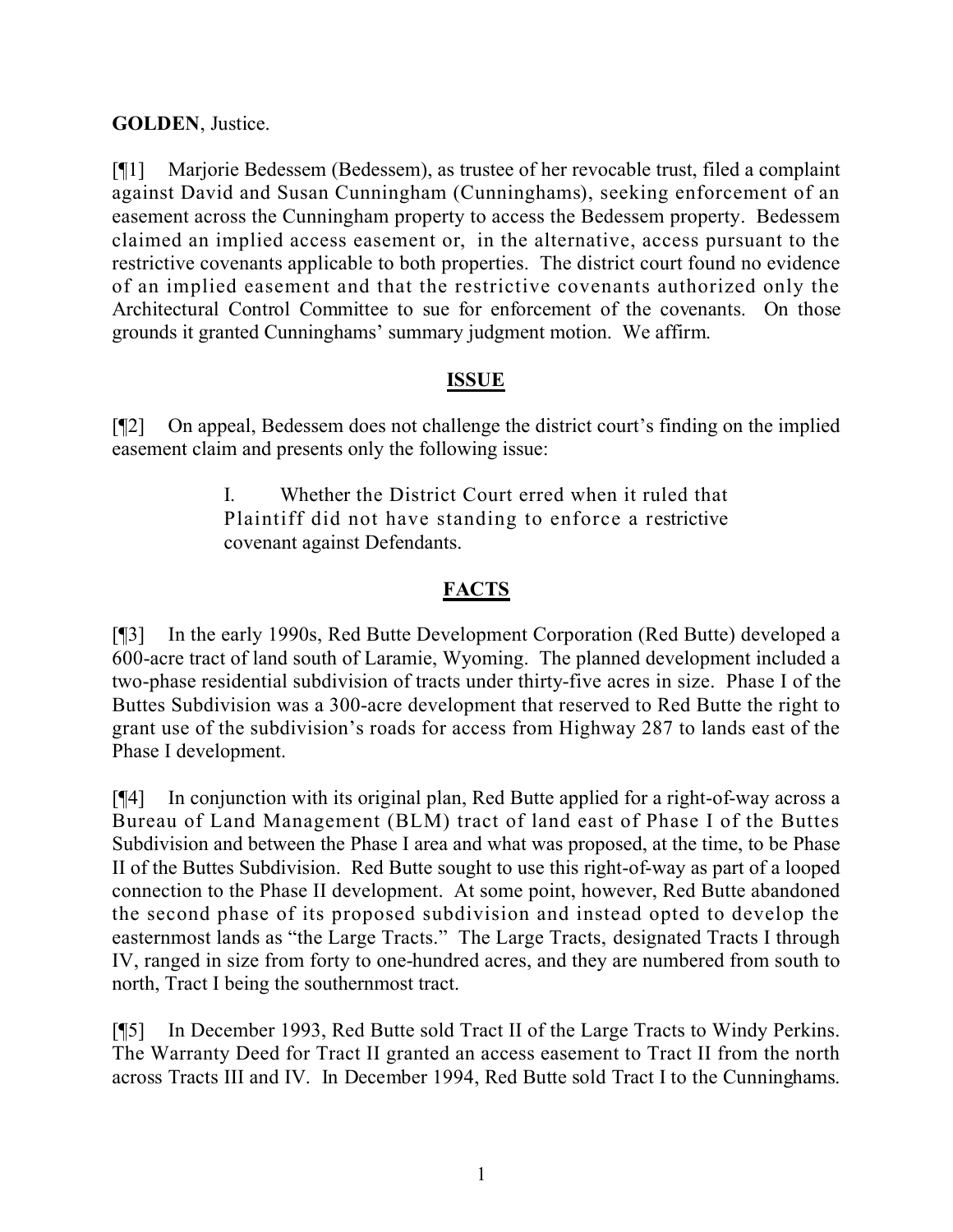The Warranty Deed for Tract I gave the Cunninghams access easements to their property that did not cross Tracts II, III or IV.

[¶6] In conjunction with the sale of Tract I to the Cunninghams, Red Butte applied to the BLM to revise the right-of-way across the BLM tract so as to eliminate the loop and terminate the right-of-way across the BLM land at Tract I's western boundary. In March/April 1995, the BLM approved and adopted the requested revision to the right-ofway to terminate Butte Loop as a loop road and to specify that Butte Loop, crossing the BLM tract, would terminate at the Tract I boundary. On April 6, 1995, the BLM right-of way grant was assigned from Red Butte to the Cunninghams, effectively eliminating the southern portion of the so-call "Loop."

[¶7] In 1997-1998, Cunninghams built a home on Tract I, and Windy Perkins, along with her husband, Dr. James R. Smith, built a home on Tract II. During this time, Cunninghams agreed that Perkins and Smith could access Tract II via Butte Loop across Tract I, and Perkins/Smith agreed to share the cost of substantial improvements to the road. Eventually, Cunninghams and Perkins/Smith became close personal friends, and Cunninghams continued to allow them to access Tract II via Butte Loop and across Tract I. That permission continued throughout the time the parties remained in their residences.

[¶8] In 2003, the owners of Tracts I through IV decided to amend the restrictive covenants that governed their properties, due to concerns about the absence of recorded covenants on Tract IV and inconsistencies in the recorded covenants for the other tracts. On December 19, 2003, the revised covenants were recorded as *Vacation of Existing Covenants, Conditions and Restrictions and Re-Declaration of Covenants, Conditions and Restrictions* (Covenants).

[¶9] In 2007, Perkins listed Tract II for sale. Perkins' realtor, Dianne Van Pelt, visited with Cunninghams to obtain layout maps showing the relative locations of the four Large Tracts. During that meeting, Cunninghams advised Ms. Van Pelt that they would no longer extend permission to access Tract II via Tract I. They indicated that they expected the new owners to access Tract II from the north, along the express easement contained in the Tract II Warranty Deed. Ms. Van Pelt thereafter had a title insurance company investigate access to Tract II and learned that the only insurable access was the access from the north across Tracts III and IV.

[¶10] In September 2008, Jack and Marjorie Bedessem purchased Tract II.<sup>1</sup> They purchased the property subject to the original Tract II Warranty Deed, which granted an access easement to Tract II from the north across Tracts III and IV. The Buy Sell

 $\overline{a}$ <sup>1</sup> The Bedessems later transferred Tract II to Marjorie E. Bedessem, Trustee of the Marjorie E. Bedessem Revocable Trust Agreement UTA dated November 25, 2008.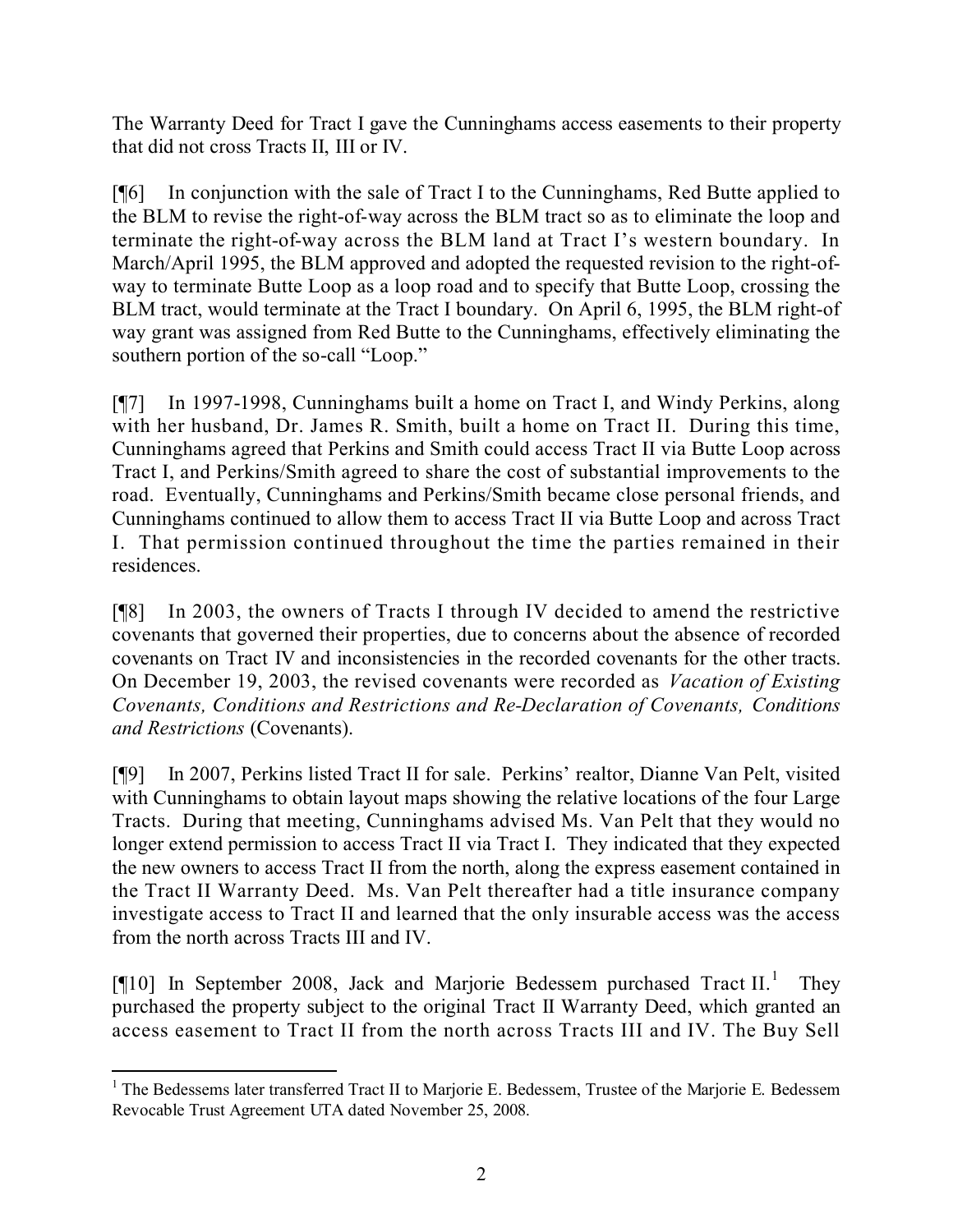Agreement executed by Perkins and the Bedessems acknowledged that access to Tract II was from the north. Before closing on the property, the Bedessems requested a meeting with the Cunninghams to discuss the possibility of access to Tract II through Tract I, but for various reasons, that meeting never occurred.

[¶11] After moving into the residence on Tract II, Bedessems accessed their property both from the north, using the easement across Tracts III and IV, and also from the south, across Tract I. Cunninghams informed Bedessems that they did not want Bedessems crossing their property to access Tract II. Eventually, frustrated at Bedessems' continued access from the south, across Cunninghams' property, Cunninghams locked the "Cunningham Ranch Gate" where the BLM right-of-way meets the western boundary of Tract I. Despite initial efforts to resolve their dispute, including Cunninghams' agreement that Bedessems could use the southern route across their property when snow made the northern route impassable and for a January 2009 party, the parties were unable to reach agreement concerning Bedessems' continued access across Cunninghams' property.

[¶12] In May 2010, Bedessem filed a complaint against Cunninghams seeking declaratory and injunctive relief as well as damages for past conduct, punitive damages and attorney fees. Bedessem claimed an implied access easement or, in the alternative, access pursuant to the terms of the restrictive covenants applicable to both properties. Cunninghams moved for summary judgment, and the district court granted that motion in its entirety. The court found that the expressly agreed upon access easement for Tract II from the north precluded an implied easement, and it further found that the restrictive covenants authorized only the Architectural Control Committee to sue for enforcement of the covenants and precluded Bedessem's enforcement action. On appeal, Bedessem has abandoned the implied easement claim.

# **STANDARD OF REVIEW**

[¶13] This Court has a well-established standard for reviewing a grant of summary judgment:

> Summary judgment is appropriate when no genuine issue as to any material fact exists and the prevailing party is entitled to have a judgment as a matter of law. *Eklund v. PRI Environmental, Inc.*, 2001 WY 55, ¶ 10, 25 P.3d 511, [514- 15] (Wyo. 2001); *see also* W .R.C.P. 56(c). A genuine issue of material fact exists when a disputed fact, if it were proven, would have the effect of establishing or refuting an essential element of the cause of action or defense that has been asserted by the parties. *Williams Gas Processing-Wamsutter*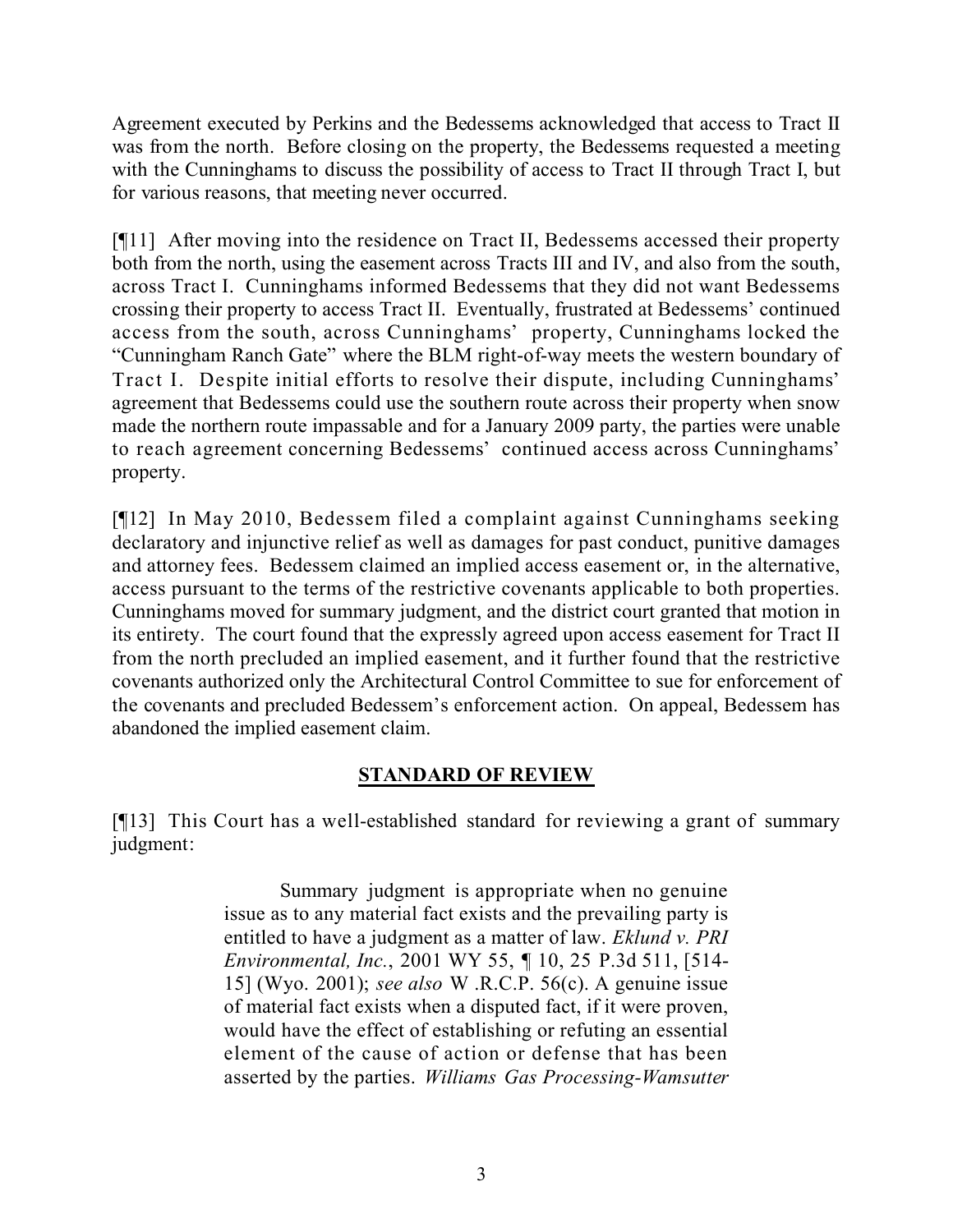*Co. v. Union Pacific Resources Co.*, 2001 WY 57, ¶ 11, 25 P.3d 1064, [1071] (Wyo. 2001).

*Trabing v. Kinko's, Inc.*, 2002 WY 171, ¶ 8, 57 P.3d 1248, 1252 (Wyo. 2002).

We review a district court's summary judgment rulings *de novo,* using the same materials and following the same standards as the district court. The facts are reviewed from the vantage point most favorable to the party who opposed the motion, and we give that party the benefit of all favorable inferences that may fairly be drawn from the record. *Cook v. Shoshone First Bank*, 2006 WY 13, ¶ 11, 126 P.3d 886, 889 (Wyo. 2006).

*Grynberg v. L & R Exploration Venture*, 2011 WY 134, ¶ 16, 261 P.3d 731, 736 (Wyo. 2011). Interpretation of restrictive covenants is a matter of law we review *de novo*. *Vargas Ltd. P'ship v. Four "H" Ranches Architectural Control Comm.*, 2009 WY 26, ¶ 11, 202 P.3d 1045, 1050 (Wyo. 2009).

# **DISCUSSION**

[¶14] Bedessem seeks to enforce the following provision of the Covenants, which it contends the Cunninghams have violated by placing a gate across the entrance to their property:

> Gates and/or other entry control devices may be erected to control access to the large parcels or to provide for containment or exclusion of livestock. Such gates and/or control devices shall not unduly interfere with the ingress or egress of other Large Parcel Area property owners, their invitees or their servants where such ingress or egress is guaranteed by established rights of way or customary use.

[¶15] Before the district court, Cunninghams argued that this provision does not and cannot by law provide an easement across their property, and furthermore, the Covenants are not subject to enforcement by individual property owners. The district court agreed that Bedessem could not seek enforcement of the Covenants because the Covenants granted the sole right of enforcement to an architectural committee. It did not address the alternative argument that the Covenants do not provide access across Cunninghams' property. We agree that the threshold issue is whether the Covenants allow an enforcement action by an individual property owner, and we likewise conclude that they do not.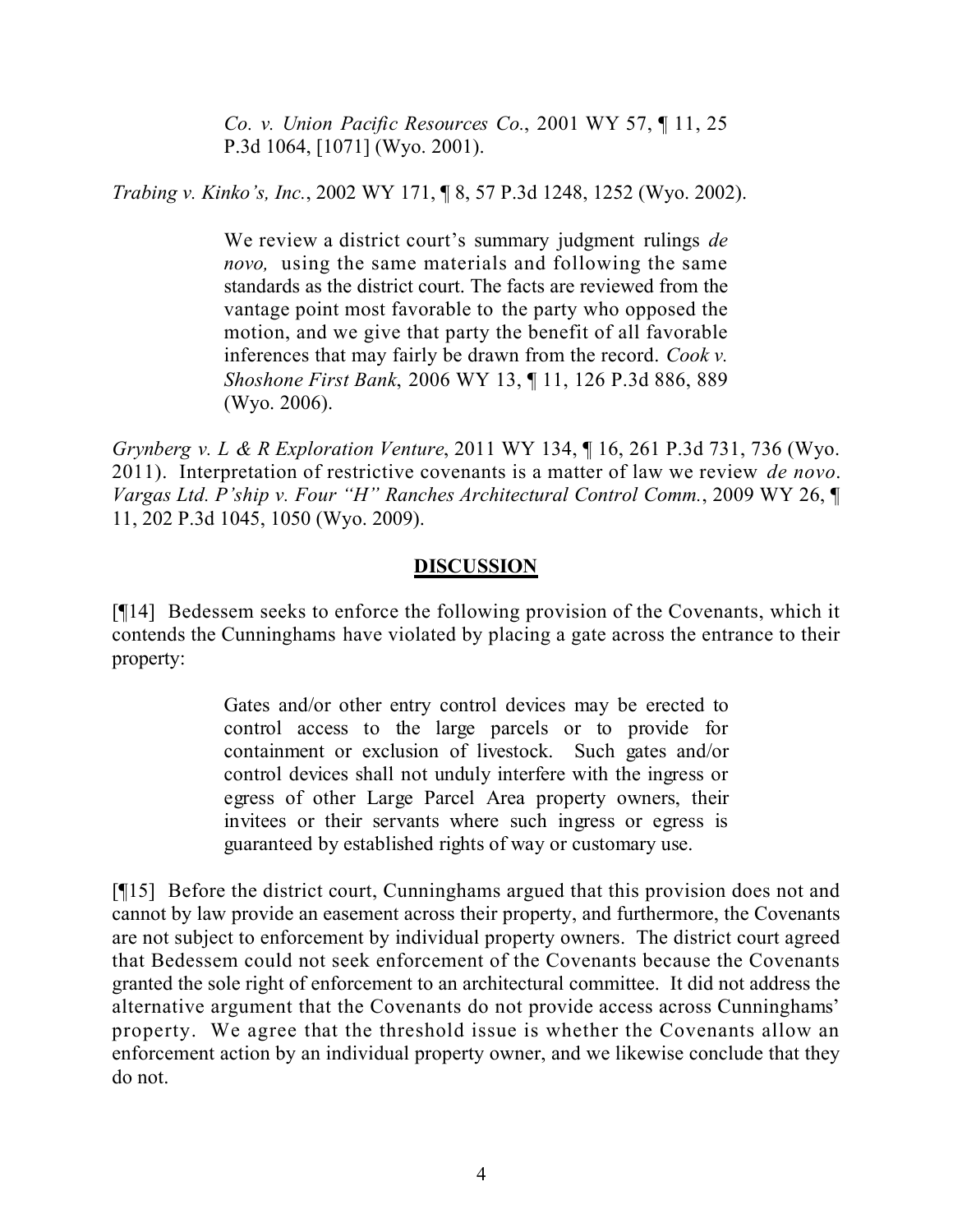[¶16] Because restrictive covenants are contractual in nature, this Court interprets them in accordance with the principles of contract law. *Vargas*, ¶ 11, 202 P.3d at 1050; *Anderson v. Bommer*, 926 P.2d 959, 961 (Wyo. 1996). If the plain terms of the covenants are sufficiently clear, we interpret them without reference to any attendant facts and circumstances or extrinsic evidence. *Vargas*, ¶ 11, 202 P.3d at 1050; *Goglio v. Star Valley Ranch Ass'n*, 2002 WY 94, ¶ 23, 48 P.3d 1072, 1081 (Wyo. 2002); *McLain v. Anderson*, 933 P.2d 468, 474 (Wyo. 1997). We consider the document as a whole and interpret any clause or paragraph in harmony with the other provisions. *Omohundro v. Sullivan*, 2009 WY 38, ¶ 9, 202 P.3d 1077, 1081 (Wyo. 2009); *Stevens v. Elk Run Homeowners' Ass'n, Inc.*, 2004 WY 63, ¶ 13, 90 P.3d 1162, 1166 (Wyo. 2004).

[¶17] The Covenants that govern the Large Tracts provide for an Architectural Control Committee (ACC) that "shall consist of one Owner of record from each of Tracts I, II, III, and IV; provided that a dwelling unit is constructed upon and occupied by an owner of record upon that parcel." The Covenants require that the ACC approve any new structures or substantial alterations of existing structures, and they authorize the ACC to act on variances as follows:

> The Architectural Control Committee shall have full power and authority to grant variances from these Covenants for cause shown to prevent undue hardship upon the owner. Any variance granted shall not cause violation of the overall theme and appearance of the area affected by these Covenants.

[¶18] Article II, Section A of the Covenants addresses enforcement of its provisions. It specifies:

> The Architectural Control Committee shall have the *sole right*, but not the requirement, to enforce, by any applicable proceeding at law or in equity, all restrictions, conditions, covenants, reservations, liens and charges now or hereinafter imposed by the provisions of this document. Failure to enforce any covenant or restriction herein contained shall in no event be deemed a waiver of the right to do so thereafter. (Emphasis added.)

We find the language of the Covenants to be clear and unambiguous in its grant of enforcement authority. The Covenants grant the ACC the sole right to enforce the covenants through legal or other action. Not only is this grant of authority clear from the Covenant's plain language, it is consistent with the broad authority of the ACC generally. The ACC has the authority to review and approve all construction on the Large Tracts and to grant variances from the Covenant's requirements. It is clear from the Covenants,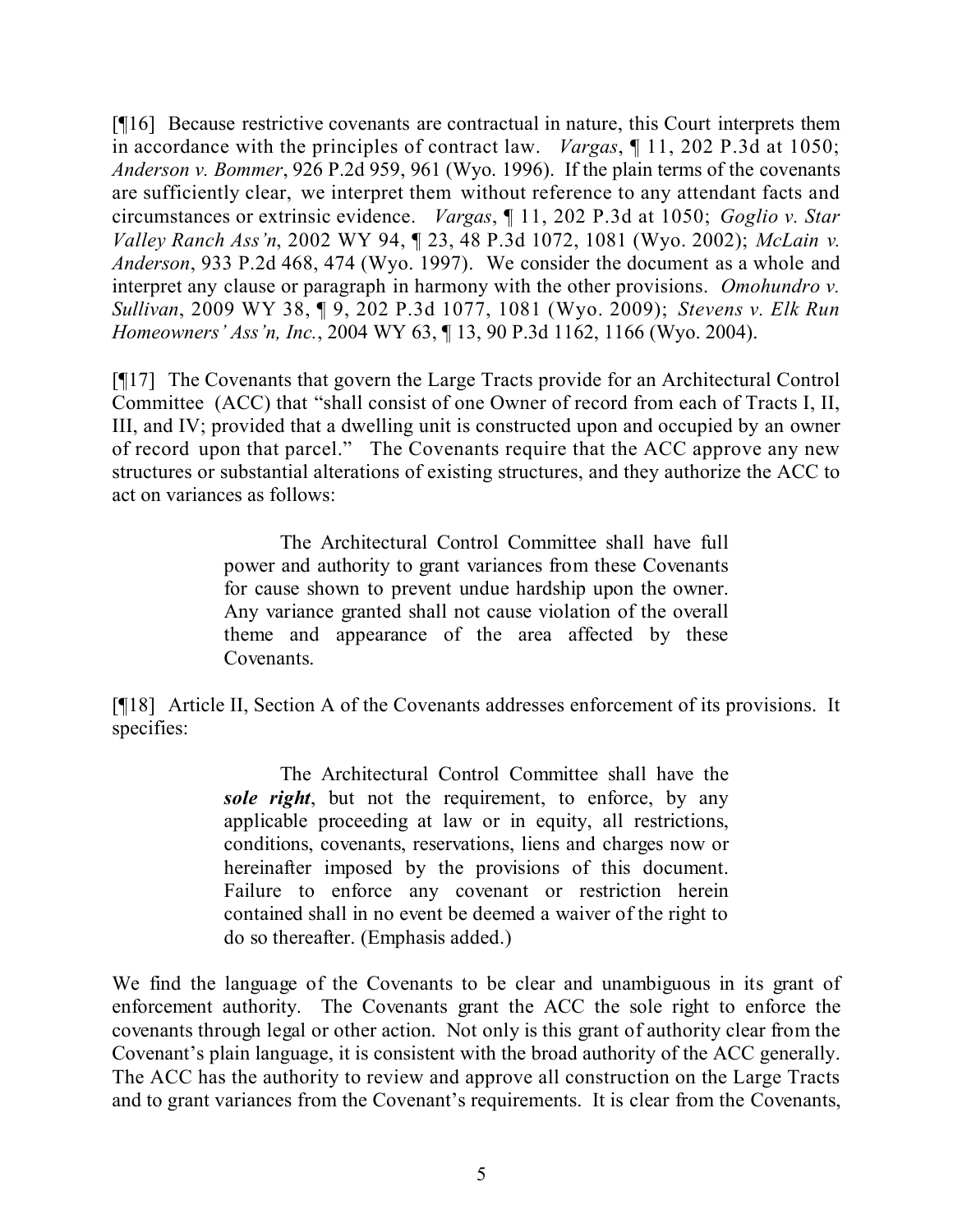that the ACC, rather than any individual landowner, was to have the discretion to interpret, apply and enforce the Covenants. In the absence of a public policy violation, and none having been presented in this case, we will not disturb the clear intentions of the contracting parties. *See Goglio*, ¶ 19, 48 P.3d at 1079.

[¶19] We do not agree with Bedessem that this Court's decisions in *Vargas* or *McLain* change this result. In *Vargas*, an architectural control committee filed an action against a landowner for alleged violations of the applicable restrictive covenants, and the landowner challenged the authority of the committee to file the action. *Vargas*, ¶ 7, 202 P.3d at 1049. The covenants in that case granted enforcement authority to the homeowners' association without making that authority "sole" or "exclusive." *Id*., ¶ 15, 202 P.3d at 1051. We held that the architectural control committee could maintain its action, recognizing that

> "where lots in a subdivision are sold subject to common restrictive covenants such as to indicate a general plan or scheme, an express reservation of a right of enforcing such covenants does not conclusively negative an intent that such covenants were also for the benefit of and enforceable by other owners to whom such right of enforcement was not expressly granted." *Calvary Temple v. Taylor*, 288 S.W.2d 868, 873 (Tex. App. 1956).

*Vargas*, ¶ 15, 202 P.3d at 1051-52. The instant case is plainly distinguishable in that the Covenants give the ACC the "sole right" to bring any enforcement action.

[¶20] Our decision in *McLain* is also distinguishable. In *McLain*, individual homeowners brought an enforcement action even though the applicable covenants granted the architectural control committee the "sole and exclusive right and authority to enforce compliance with the covenants." *McLain*, 933 P.2d at 473. We affirmed the district court decision granting certain relief to the homeowners, but the question of authority to bring the action in the first place was not raised or addressed. The issue was only tangentially raised in connection with the district court's rejection of the homeowners' demand for the monetary penalties provided by the covenants. We affirmed, recognizing that the subdivision, acting through its architectural control committee, had the "sole and exclusive right and authority to enforce compliance with the covenants," and holding that the continuing penalty "was not intended be available to benefit individual owners who sought enforcement of the covenant." *Id*. at 474.